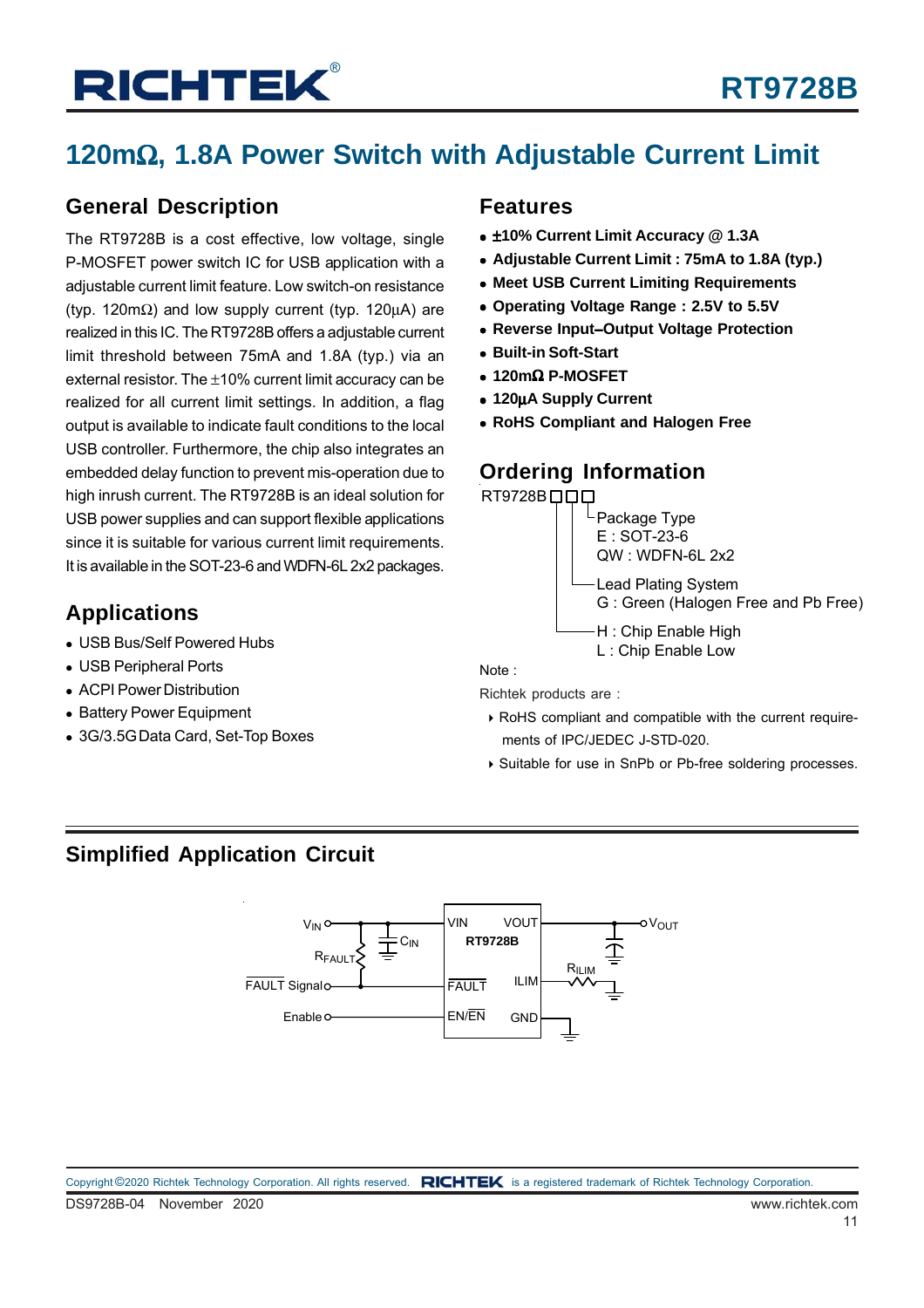

### **Marking Information**

RT9728BHGE

|   | 0K=DNN |  |
|---|--------|--|
| ◣ |        |  |

0K= : Product Code DNN : Date Code 0K=DNN 0J=DNN



0J= : Product Code DNN : Date Code

#### RT9728BLGQW



RT9728BHGQW

1R : Product Code 1RW W: Date Code 1QW

### **Pin Configuration**



#### (TOP VIEW)

| VOUT [1]<br>ILIM $[2]$<br>$\overline{FAUL}$ T $\overline{3}$ | $\leq$ | <b>F61 VIN</b><br>$[5]$ GND<br>$3$ EN/EN |
|--------------------------------------------------------------|--------|------------------------------------------|
|                                                              |        |                                          |

#### **Pin No. Pin Name Pin Function SOT-23-6 WDFN-6L 2x2**  1 | 6 | VIN | Power input. 2  $\begin{array}{|l|} 5, \\ 7 \text{ (Exposed Pad)} \end{array}$ GND Ground. The exposed pad must be soldered to a large PCB and connected to GND for maximum power dissipation. 3 | 4 | EN/EN | Enable control input. 4 3 FAULT Active-low open-drain output. Asserted during over-current, over-temperature, or reverse-voltage conditions. 5 2 ILIM Current limit setting. Connect an external resistor is used to set current limit threshold, and  $15k\Omega \le R_{ILIM} \le 232k\Omega$  is recommended. 6 | 1 VOUT Power switch output. **Functional Pin Description**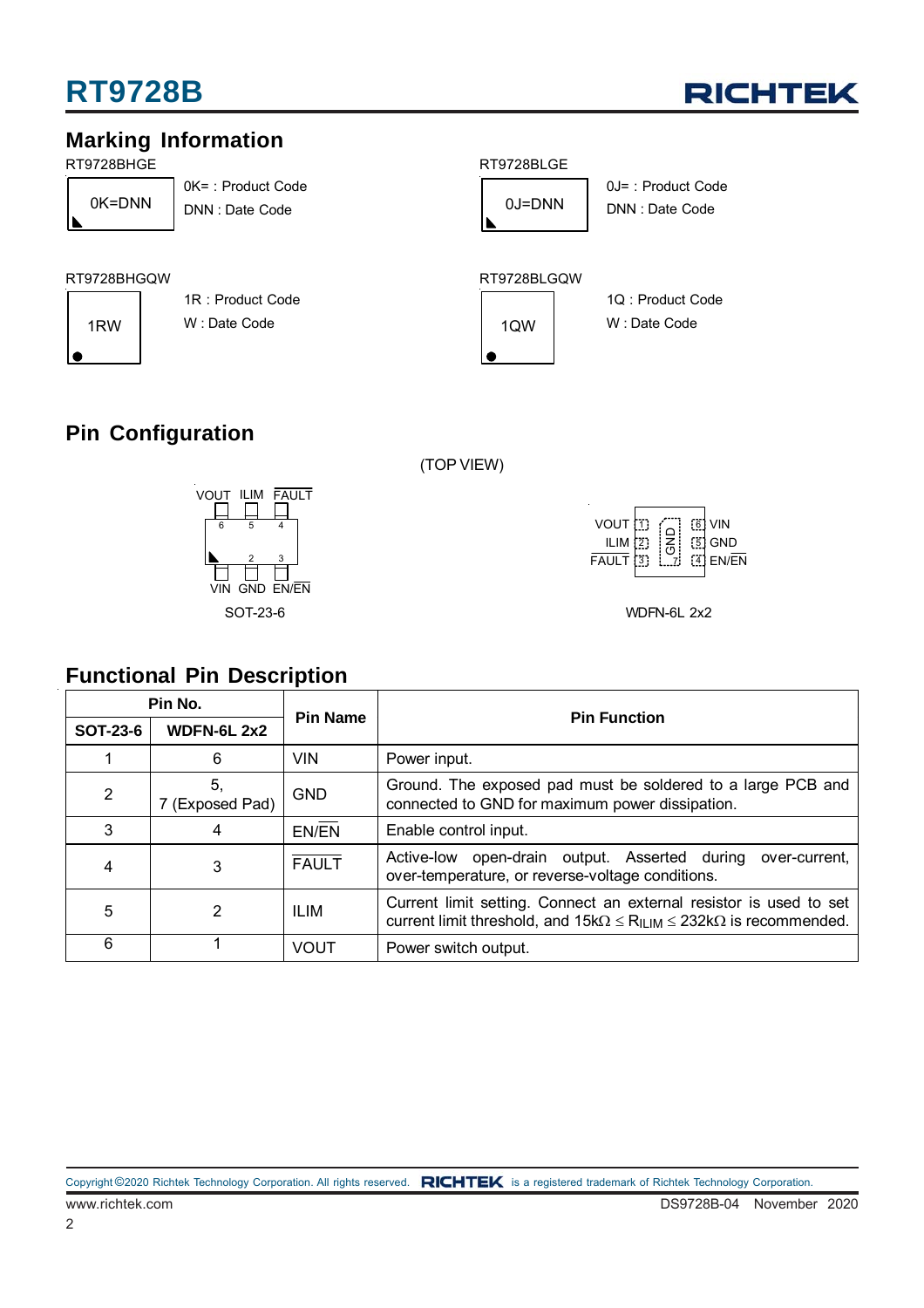### **Functional Block Diagram**



### **Operation**

The RT9728B is a current-limited power switch using P-MOSFET for applications where short-circuit or heavy capacitive loads will be encountered. These devices allow users to adjust the current limit threshold between 75mA and 1.8A (typ.) via an external resistor. Additional device shutdown features include over-temperature protection and reverse-voltage protection.

The RT9728B provides built-in soft-start function. The driver controls the gate voltage of the power switch. The driver incorporates circuitry that controls the rising time and falling time of the output voltage to limit large inrush current and voltage surges. The RT9728B enters constant-current mode when the load exceeds the current limit threshold.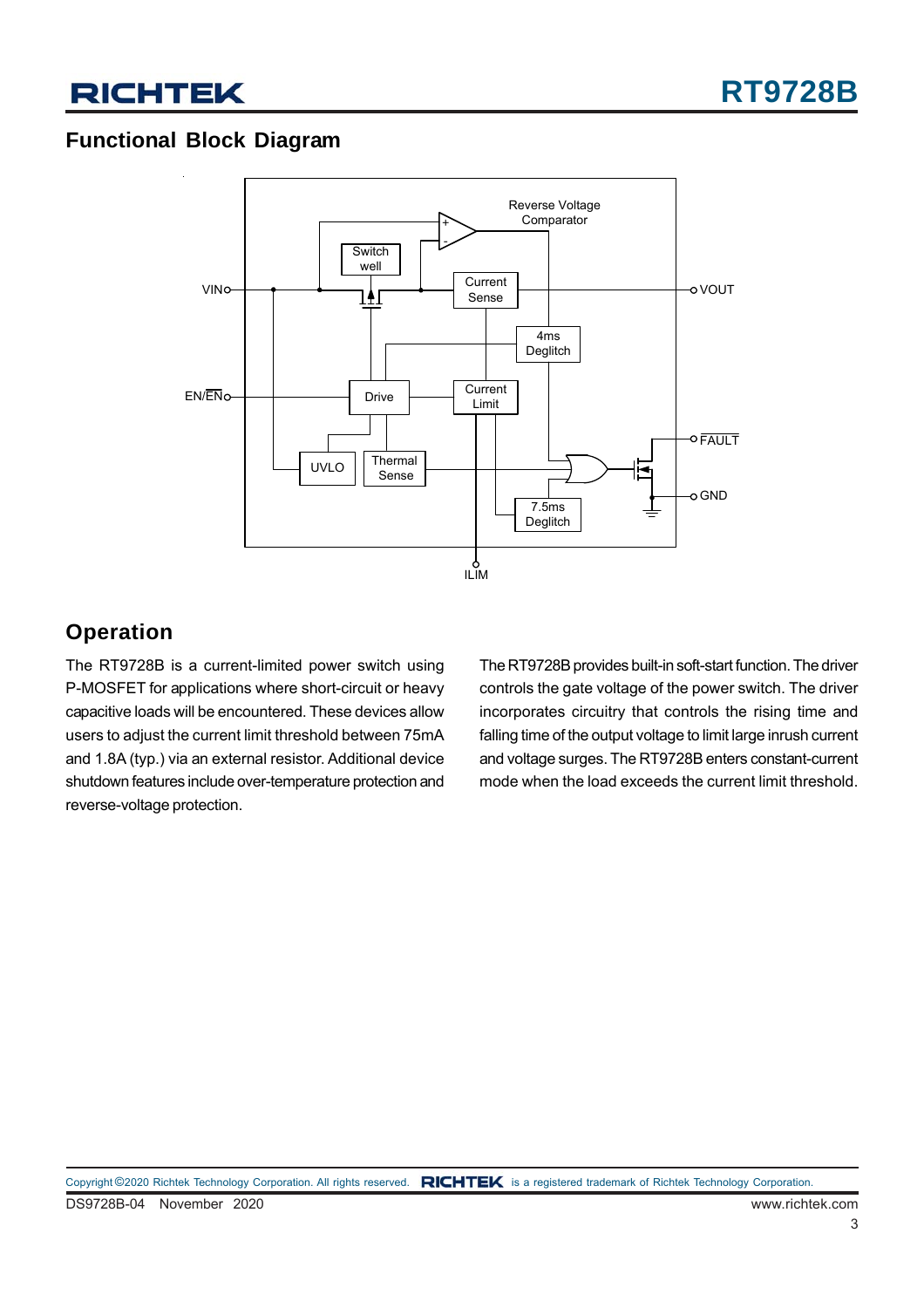

### **Absolute Maximum Ratings** (Note 1)

| • Power Dissipation, $P_D @ T_A = 25^{\circ}C$ |  |
|------------------------------------------------|--|
|                                                |  |
|                                                |  |
| • Package Thermal Resistance (Note 2)          |  |
|                                                |  |
|                                                |  |
|                                                |  |
|                                                |  |
|                                                |  |
|                                                |  |
| • ESD Susceptibility (Note 3)                  |  |
|                                                |  |

### **Recommended Operating Conditions** (Note 4)

|  | ---- –40°C to 85°C |
|--|--------------------|

### **Electrical Characteristics**

|  | $(V_{IN} = 3.6V, 15k\Omega \le R_{ILIM} \le 232k\Omega, T_A = 25^{\circ}C,$ unless otherwise specified) |  |  |  |
|--|---------------------------------------------------------------------------------------------------------|--|--|--|
|  |                                                                                                         |  |  |  |

| <b>Parameter</b>                                        |            | Symbol        | <b>Test Conditions</b>                                |                 | Min  | <b>Typ</b> | <b>Max</b> | Unit      |  |
|---------------------------------------------------------|------------|---------------|-------------------------------------------------------|-----------------|------|------------|------------|-----------|--|
|                                                         | Logic-High | Vıн           |                                                       |                 | 1.1  |            |            | V         |  |
| <b>EN Input Voltage</b>                                 | Logic-Low  | VIL           |                                                       |                 |      | --         | 0.66       |           |  |
| <b>Current Limit Threshold</b><br><b>Resistor Range</b> |            | RILIM         | (nominal 1%) from ILIM to GND                         |                 | 15   | --         | 232        | kΩ        |  |
| Under-Voltage Lockout                                   |            |               | $V_{\mathsf{IN}}$ rising                              |                 | --   | 2.3        |            |           |  |
| Threshold                                               |            | VUVLO         | $V_{IN}$ falling                                      |                 | --   | 2.1        |            | V         |  |
| <b>Shutdown Current</b>                                 |            | <b>I</b> SHDN | $V_{IN}$ = 3.6V, no load on $V_{OUT}$ , $V_{EN}$ = 0V |                 | --   | 1          | 3          | μ $A$     |  |
| <b>Quiescent Current</b>                                |            | lQ            | $V_{IN} = 5.5V,$<br>no load on VOUT                   | $RILIM = 20kΩ$  | --   | 120        | 170        |           |  |
|                                                         |            |               |                                                       | $RILIM = 210kΩ$ | --   | 120        | 170        | μA        |  |
| Reverse Leakage Current                                 |            | <b>IREV</b>   | $V_{OUT}$ = 5V, $V_{IN}$ = 0V                         |                 | --   | 1          | 10         | μA        |  |
| Static Drain-Source On-State<br>Resistance              |            | $R_{DS(ON)}$  | $I_{SW} = 0.2A$                                       |                 |      | 120        |            | $m\Omega$ |  |
| <b>Current Limit</b>                                    |            |               | $R_{ILIM}$ = 20k $\Omega$                             |                 | 1166 | 1295       | 1425       |           |  |
|                                                         |            |               | $RILIM = 49.9kΩ$                                      |                 | 468  | 520        | 572        |           |  |
|                                                         |            | <b>ILIM</b>   | $R_{ILIM}$ = 210k $\Omega$                            |                 | 104  | 130        | 156        | mA        |  |
|                                                         |            |               | ILIM shorted to VIN                                   |                 |      | 75         |            |           |  |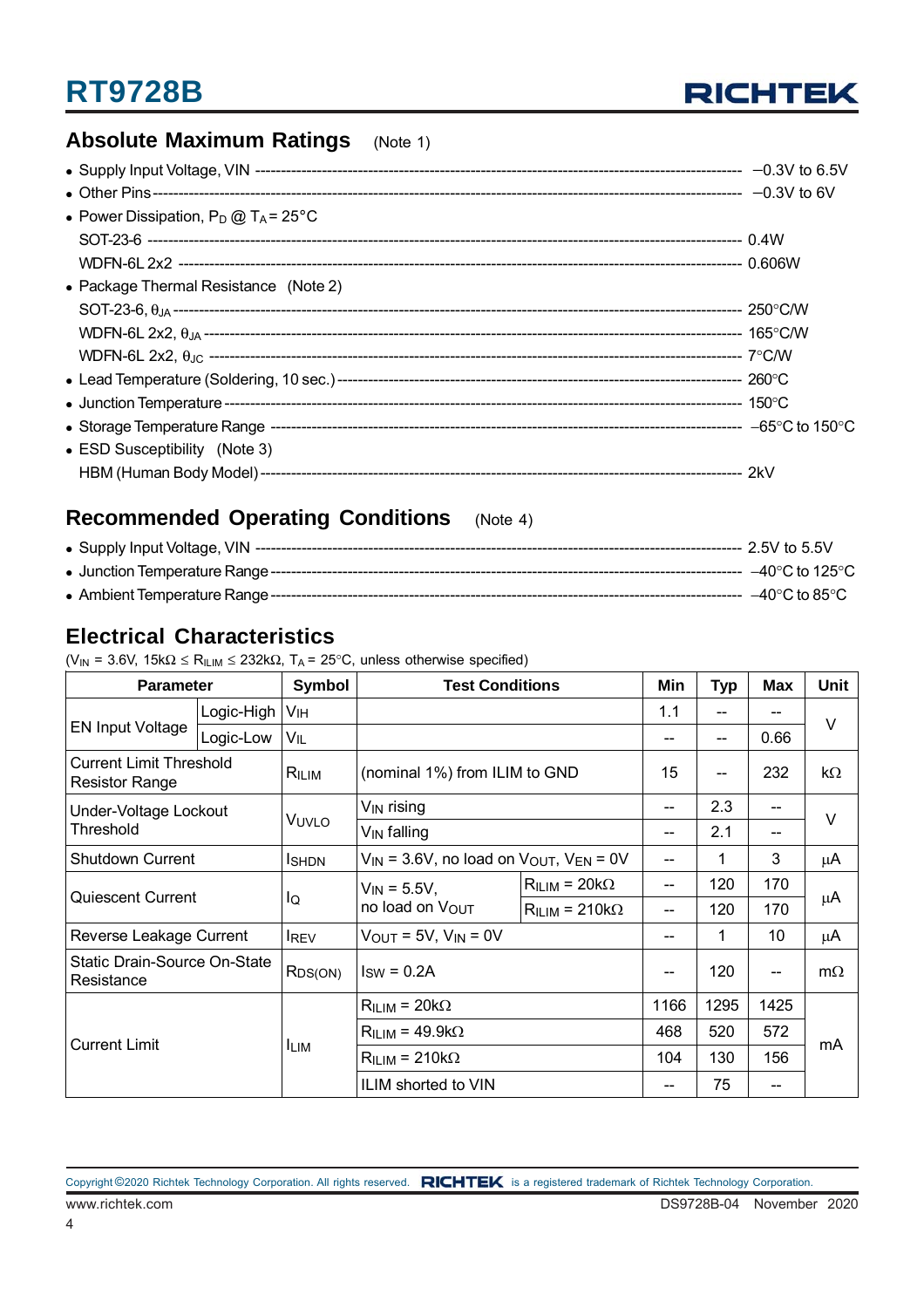# **RT9728B**

| <b>Parameter</b>                                                | <b>Symbol</b>                      | <b>Test Conditions</b>                                                             | Min            | Typ | <b>Max</b> | <b>Unit</b>  |
|-----------------------------------------------------------------|------------------------------------|------------------------------------------------------------------------------------|----------------|-----|------------|--------------|
| Reverse Voltage Comparator<br>Trip Point ( $V_{OUT} - V_{IN}$ ) |                                    |                                                                                    | --             | 135 | --         | mV           |
| <b>FAULT Output Low Voltage</b>                                 | VOL                                | $IFAULT = 1mA$                                                                     | --             | 180 | $- -$      | mV           |
| <b>FAULT Off State Leakage</b>                                  |                                    | $V$ FAULT = 5.5V                                                                   |                | 1   | --         | μA           |
| <b>FAULT Deglitch</b>                                           |                                    | FAULT assertion or de-assertion due to<br>over-current condition                   | 5              | 7.5 | 10         |              |
|                                                                 |                                    | FAULT assertion or de-assertion due to<br>reverse-voltage condition                | $\overline{2}$ | 4   | 6          | ms           |
| <b>FAULT</b><br><b>Flag Assertion</b><br><b>Offset</b>          | $\mathrm{V}_{\mathrm{FAULT\_OFS}}$ | Offset between fault flag assertion level<br>versus ILIM trigger level<br>(Note 5) | $-100$         |     | $\Omega$   | mA           |
| <b>Thermal Shutdown</b><br>Threshold                            | Tsp                                | (Note 5)                                                                           |                | 160 | --         | $^{\circ}$ C |

**Note 1.** Stresses beyond those listed "Absolute Maximum Ratings" may cause permanent damage to the device. These are stress ratings only, and functional operation of the device at these or any other conditions beyond those indicated in the operational sections of the specifications is not implied. Exposure to absolute maximum rating conditions may affect device reliability.

- **Note 2.**  $\theta_{JA}$  is measured at T<sub>A</sub> = 25°C on a low effective thermal conductivity single-layer test board per JEDEC 51-3.  $\theta_{JC}$  is measured at the exposed pad of the package.
- **Note 3.** Devices are ESD sensitive. Handling precaution is recommended.
- **Note 4.** The device is not guaranteed to function outside its operating conditions.
- **Note 5.** Guarantee by design.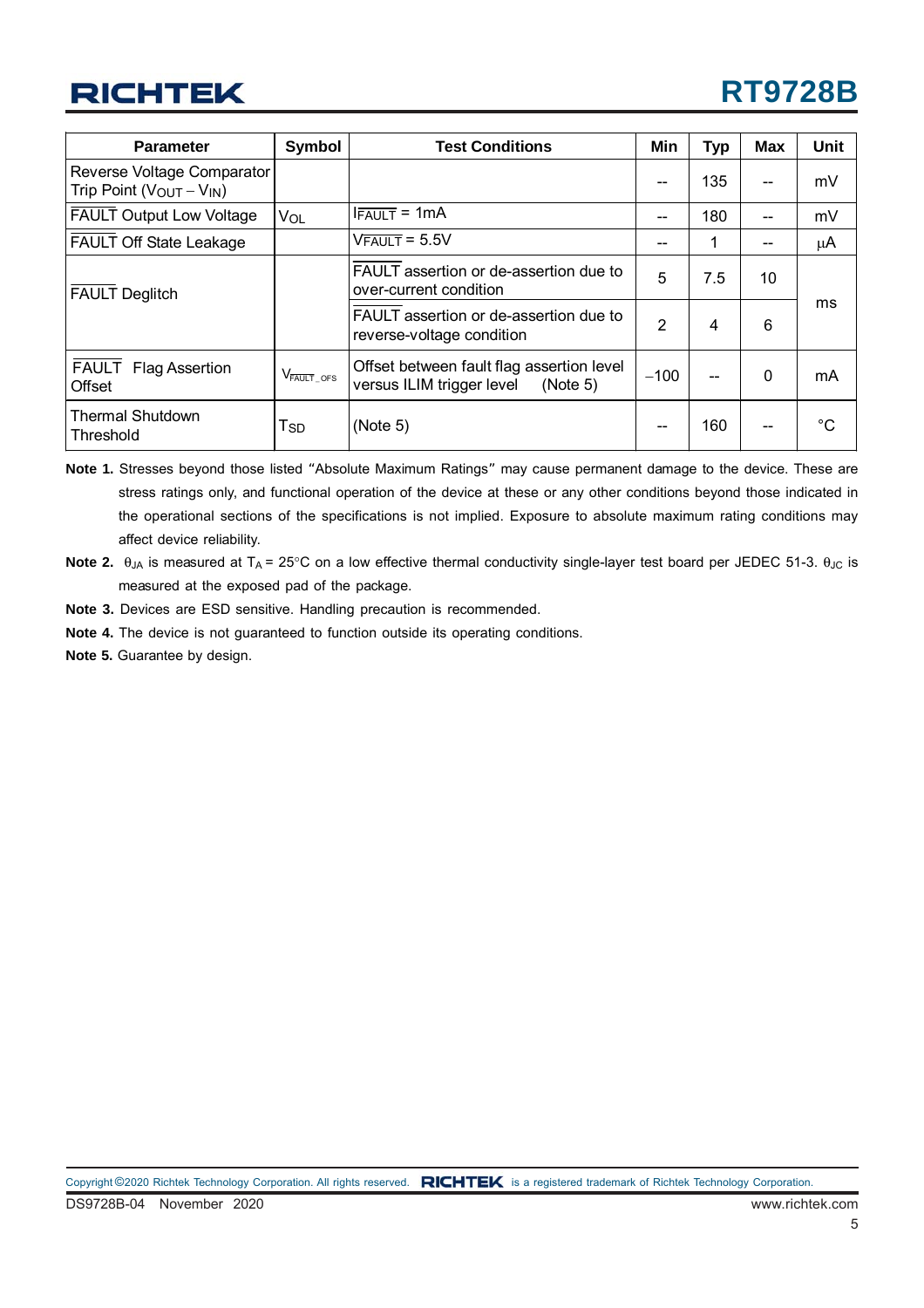

### **Typical Application Circuit**

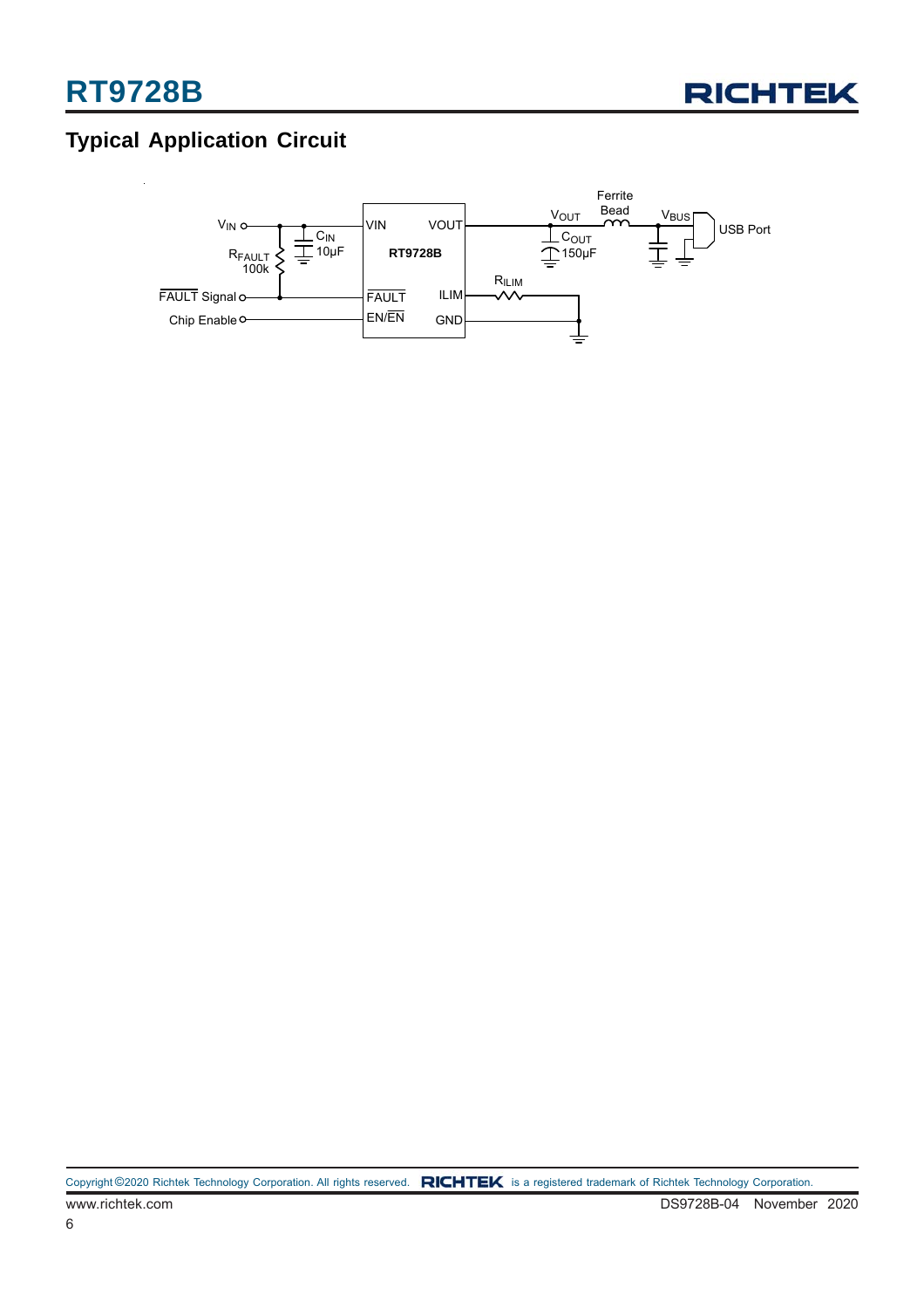### **Typical Operating Characteristics**







-50 -25 0 25 50 75 100 125 Temperature (°C)  $R_{ILIM} = 20k\Omega$ 

**Under Voltage Lockout vs. Temperature** 3.0 2.8 Jnder Voltage Lockout (V) Under Voltage Lockout (V) 2.6 2.4 **Rising** 2.2 2.0 Falling 1.8 1.6 1.4 1.2 1.0 -50 -25 0 25 50 75 100 125 Temperature (°C)

1.1

1.2

Copyright ©2020 Richtek Technology Corporation. All rights reserved. RICHTEK is a registered trademark of Richtek Technology Corporation.

DS9728B-04 November 2020 www.richtek.com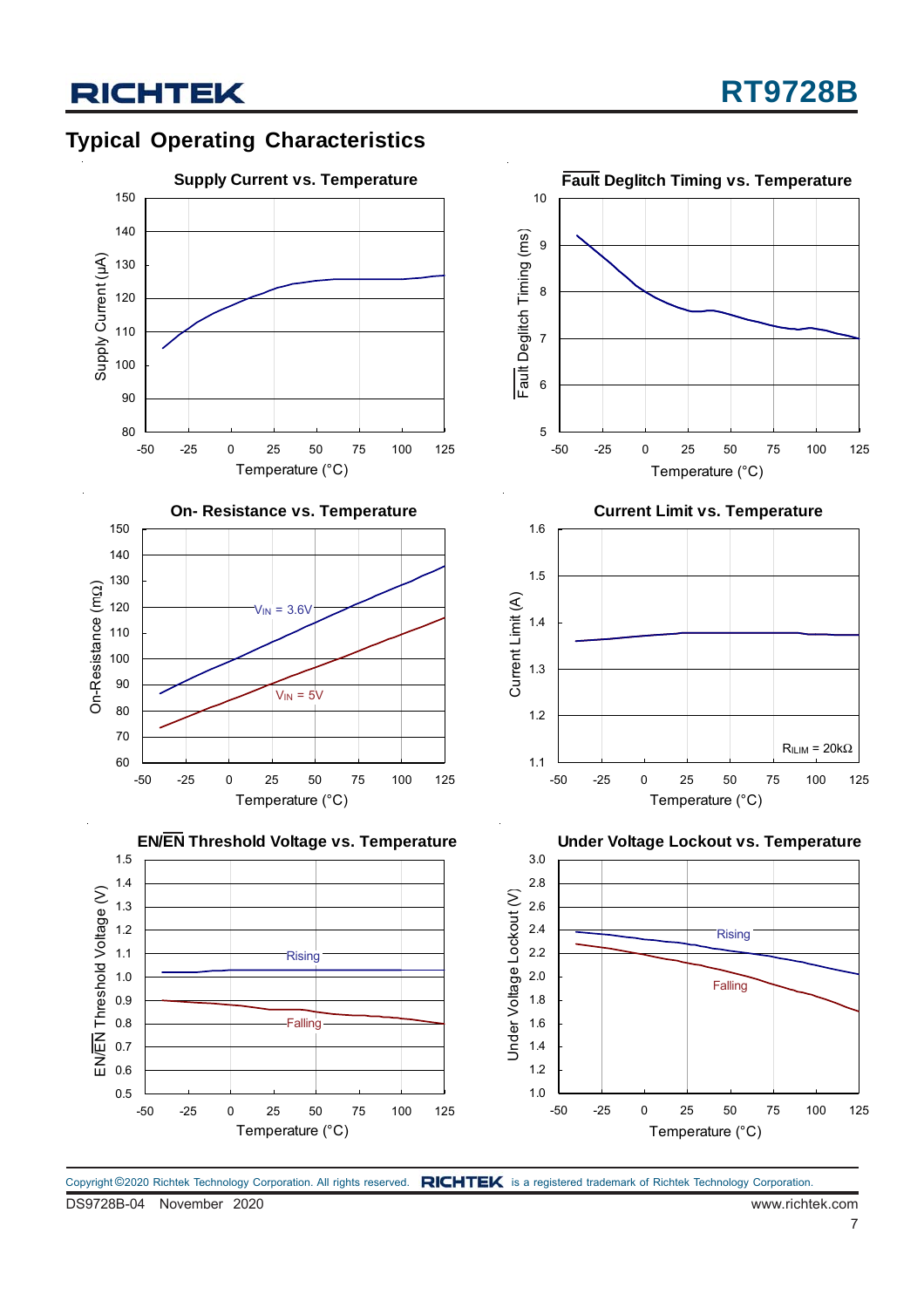



**Power On from EN**











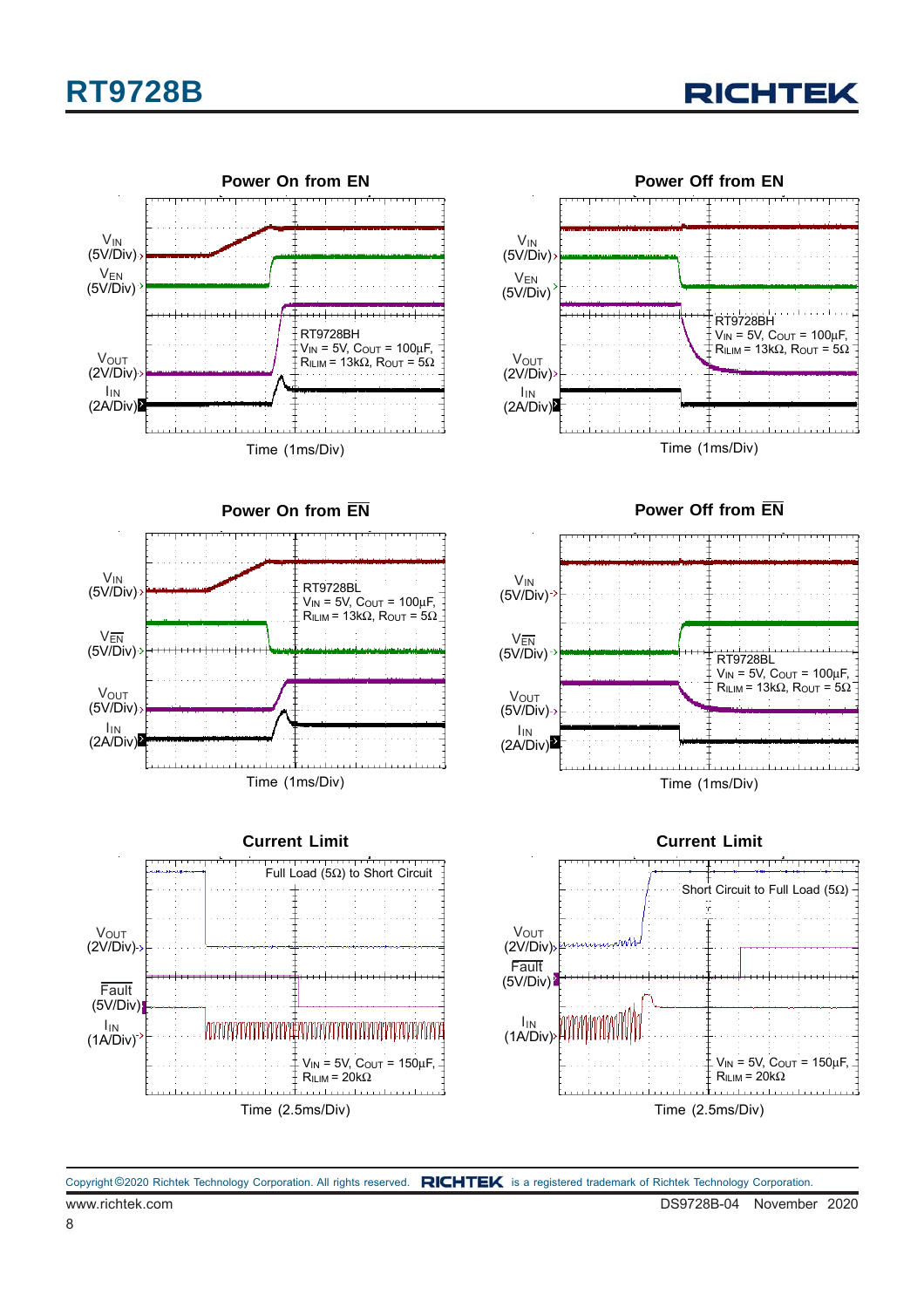



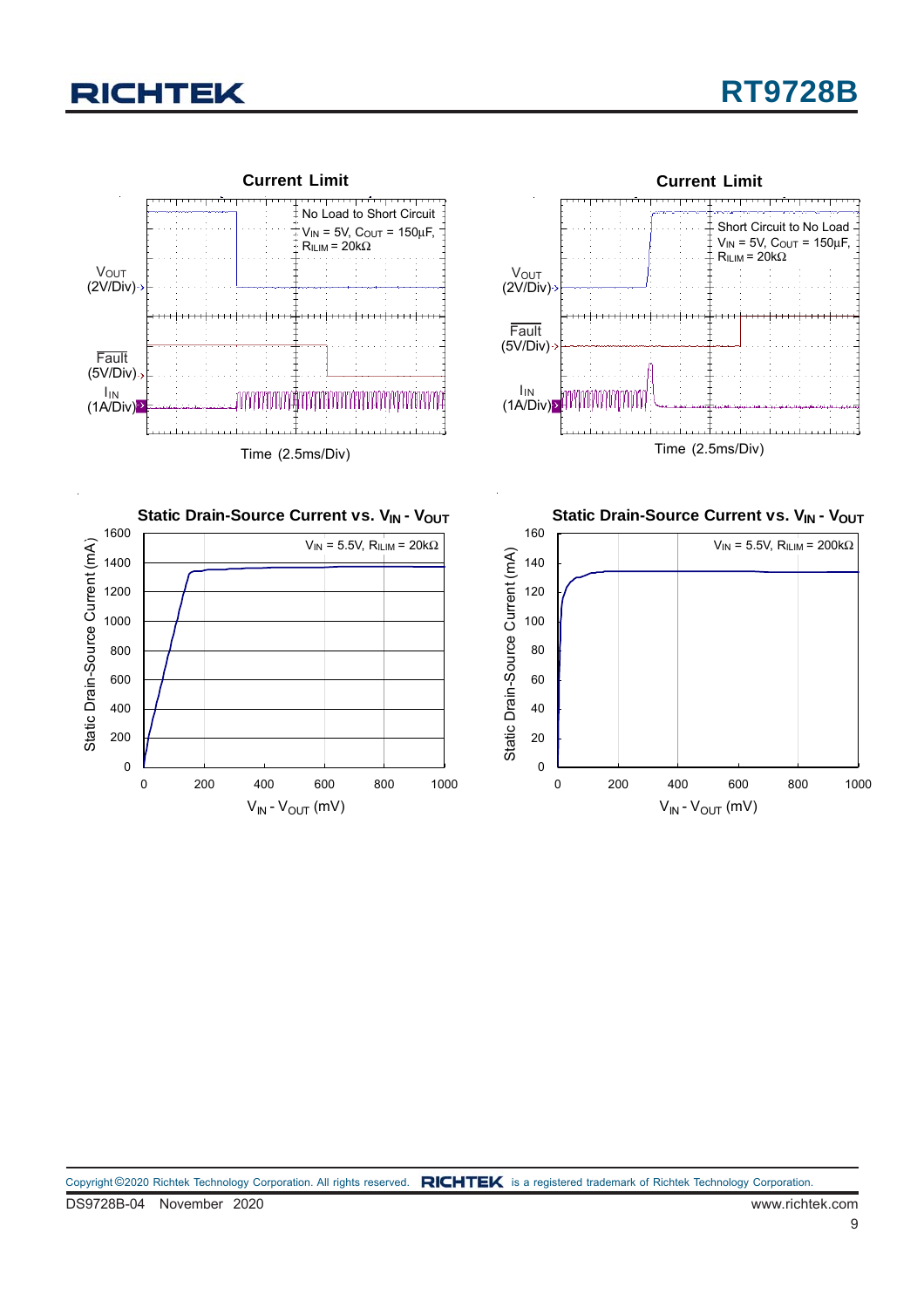### **Applications Information**

The RT9728B is a single P-MOSFET power switch with an active-high/low enable input, optimized for self-powered and bus-powered Universal Serial Bus (USB) applications. The switch's low  $R_{DS(ON)}$  meets USB voltage drop requirements and a flag output is available to indicate fault conditions to the local USB controller.

#### **Current Limit and Short-Circuit Protection**

When a heavy load or short-circuit situation occurs while the switch is enabled, a large transient current may flow through the device. The RT9728B includes current-limit circuitry to prevent the MOSFET switch and the hub downstream ports from damage due to large transient current. The RT9728B provides an adjustable current limit threshold between 120mA and 1.8A (typ) via an external resistor, R<sub>ILIM</sub>, whose resistance is between 15kΩ and 232k $\Omega$ . However, if the ILIM pin is connected to V<sub>IN</sub>, the current limit threshold will be 75mA (typ). The maximum −100mA fault flag assertion offset needs cautions, especially for very low ILIM applications. Taking the application of ILIM = 250mA as an example, the minimum fault flag assertion level might be 150mA (40% error versus Figure 1. Current Limit Threshold vs. R<sub>ILIM</sub>

its target). For short ILIM to VIN condition (75mA) the fault flag may go low. Once the current limit threshold is exceeded, the device enters constant-current mode until either thermal shutdown occurs or the fault is removed. Figure 1 shows the curve of current limit value vs.  $R_{\text{HIM}}$ resistor. The recommended  $R_{ILM}$  resistor selection is shown in Table 1.



| <b>Desired Nominal</b>    | <b>Ideal Resistor</b> | Closet 1%              | <b>Actual Limits (Include R Tolerance)</b> |              |              |  |
|---------------------------|-----------------------|------------------------|--------------------------------------------|--------------|--------------|--|
| <b>Current Limit (mA)</b> | $(k\Omega)$           | Resistor ( $k\Omega$ ) | IOS Min (mA)                               | IOS Nom (mA) | IOS Max (mA) |  |
| 75                        |                       | Short ILIM to VIN      | 50.0                                       | 75.0         | 100.0        |  |
| 120                       | 226.1                 | 226.0                  | 101.3                                      | 120.0        | 142.1        |  |
| 200                       | 134.0                 | 133.0                  | 173.7                                      | 201.5        | 233.9        |  |
| 300                       | 88.5                  | 88.7                   | 262.1                                      | 299.4        | 342.3        |  |
| 400                       | 65.9                  | 66.5                   | 351.1                                      | 396.7        | 448.7        |  |
| 500                       | 52.5                  | 52.3                   | 443.9                                      | 501.6        | 562.4        |  |
| 600                       | 43.5                  | 43.2                   | 535.1                                      | 604.6        | 674.1        |  |
| 700                       | 37.2                  | 37.4                   | 616.0                                      | 696.0        | 776.0        |  |
| 800                       | 32.4                  | 32.4                   | 708.7                                      | 800.8        | 892.9        |  |
| 900                       | 28.7                  | 28.7                   | 797.8                                      | 901.5        | 1005.2       |  |
| 1000                      | 25.8                  | 26.1                   | 875.4                                      | 989.1        | 1102.8       |  |
| 1100                      | 23.4                  | 23.2                   | 982.1                                      | 1109.7       | 1237.3       |  |
| 1200                      | 21.4                  | 21.5                   | 1057.9                                     | 1195.4       | 1332.9       |  |
| 1300                      | 19.7                  | 19.6                   | 1158.0                                     | 1308.5       | 1459.0       |  |
| 1400                      | 18.5                  | 18.7                   | 1225.7                                     | 1385.0       | 1544.3       |  |
| 1500                      | 17.3                  | 17.4                   | 1317.3                                     | 1488.5       | 1659.7       |  |
| 1600                      | 16.2                  | 16.2                   | 1414.8                                     | 1598.7       | 1782.6       |  |
| 1700                      | 15.2                  | 15.0                   | 1528.1                                     | 1726.7       | 1925.3       |  |
| 1800                      | 14.4                  | 14.3                   | 1602.9                                     | 1811.2       | 2019.5       |  |

#### **Table 1. Recommended RILIM Resistor Selection**

Copyright ©2020 Richtek Technology Corporation. All rights reserved. RICHTEK is a registered trademark of Richtek Technology Corporation.

www.richtek.com DS9728B-04 November 2020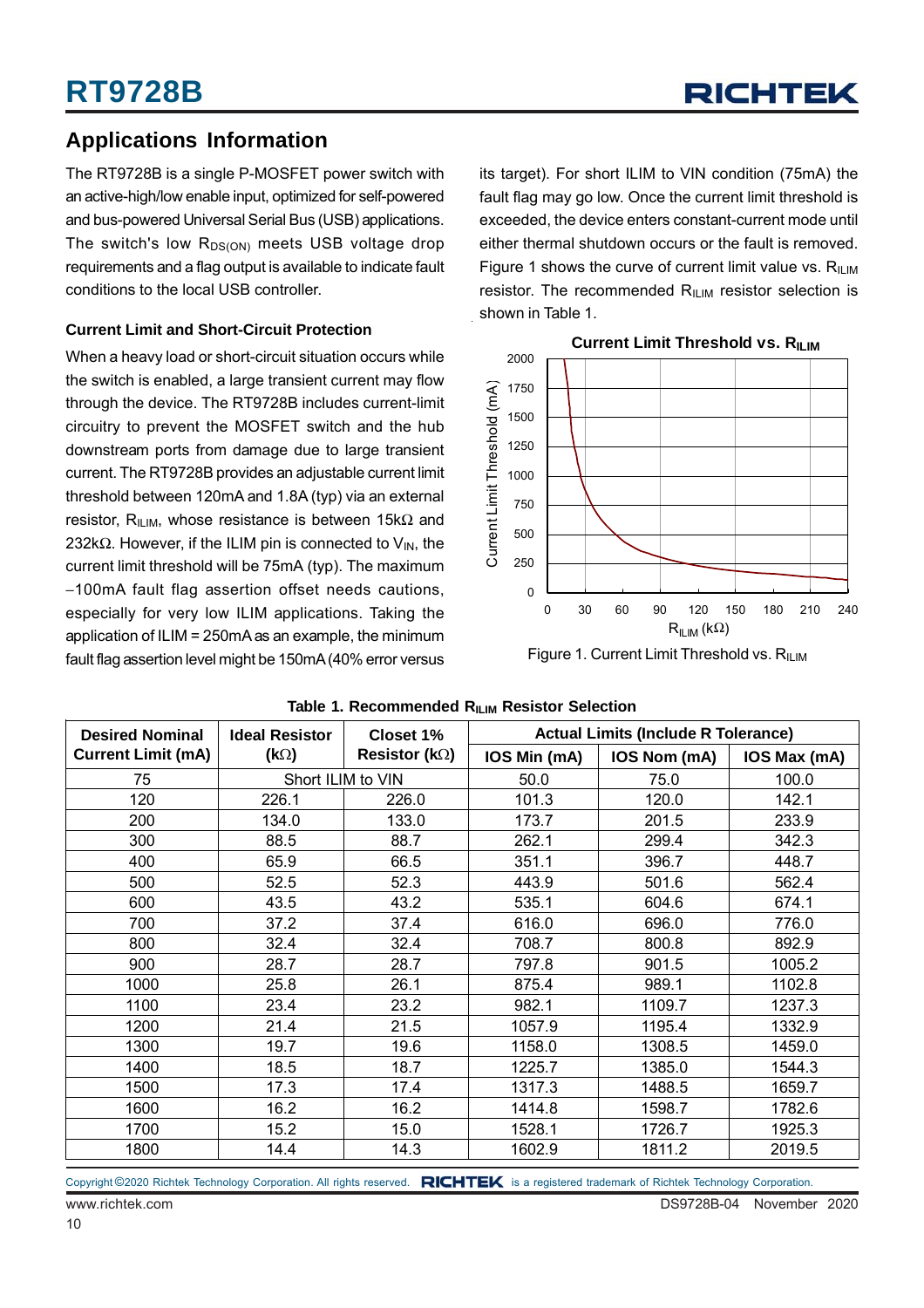#### **Fault Flag**

The RT9728B provides a FAULT signal pin which is an open-drain N-MOSFET output. This open-drain output is pulled low when current exceeds current limit threshold. The FAULT output is capable of sinking a 1mA load to 180mV (typ.) above ground. The FAULT pin requires a pull-up resistor; this resistor should be large in value to reduce energy drain. A 100kΩ pull-up resistor works well for most applications. In case of an over-current condition, FAULT will be asserted only after the flag response delay time,  $t_D$ , has elapsed. This ensures that FAULT is asserted upon valid over-current conditions and that erroneous error reporting is eliminated. For example, false over-current conditions may occur during hot-plug events when extremely large capacitive loads are connected, which induces a high transient inrush current that exceeds the current limit threshold. The FAULT response delay time,  $t_D$ , is typically 7.5ms.

#### **Supply Filter/Bypass Capacitor**

A 10 $\mu$ F low ESR ceramic capacitor connected from  $V_{\text{IN}}$  to GND and located close to the device is strongly recommended to prevent input voltage drooping during hotplug events. However, higher capacitor values may be used to further reduce the voltage droop on the input. Without this bypass capacitor, an output short may cause sufficient ringing on the input (from source lead inductance) to destroy the internal control circuitry. Note that the input transient voltage must never exceed 6V as stated in the Absolute Maximum Ratings.

#### **Output Filter Capacitor**

Standard bypass methods should be used to minimize inductance and resistance between the bypass capacitor and the downstream connector to reduce EMI and decouple voltage droop caused by hot-insertion transients in downstream cables. Ferrite beads in series with VBUS, the ground line and the bypass capacitors at the power connector pins are recommended for EMI and ESD protection. The bypass capacitor itself should have a low dissipation factor to allow decoupling at higher frequencies.

For commercial applications where the ambient temperature is 0°C to 70°C (such as a PC or USB hub), RT9728B supports an output capacitor range of up to

120μF. For industrial applications with an ambient temperature of −40°C to 125°C, please limit the output capacitance to less than 50μF to ensure normal startup.

#### **Chip Enable Input**

The RT9728BH/L is disabled when the EN/EN pin is in a logic-low/high condition. During this condition, the internal circuitry and MOSFET are turned off, reducing the supply current to 1μA typically. Floating the input may cause unpredictable operation and EN/EN should not be allowed to go negative with respect to GND. The EN/EN signal must be asserted after input voltage ready or higher than UVLO threshold to satisfy the power sequence.

#### **Under-Voltage Lockout**

Under-Voltage Lockout (UVLO) prevents the MOSFET switch from turning on until input voltage exceeds approximately 2.3V (typ.). If input voltage drops below approximately 2.1V (typ.), UVLO turns off the MOSFET switch.

#### **Thermal Considerations**

For continuous operation, do not exceed absolute maximum junction temperature. The maximum power dissipation depends on the thermal resistance of the IC package, PCB layout, rate of surrounding airflow, and difference between junction and ambient temperature. The maximum power dissipation can be calculated by the following formula :

 $P_{D(MAX)} = (T_{J(MAX)} - T_A)/\theta_{JA}$ 

where  $T_{J(MAX)}$  is the maximum junction temperature,  $T_A$  is the ambient temperature, and  $\theta_{JA}$  is the junction to ambient thermal resistance.

For recommended operating condition specifications, the maximum junction temperature is 125°C. The junction to ambient thermal resistance,  $\theta_{JA}$ , is layout dependent. For SOT-23-6 packages, the thermal resistance,  $\theta_{JA}$ , is 250 $\degree$ C/ W on a standard JEDEC 51-3 single-layer thermal test board. For WDFN-6L 2x2 packages, the thermal resistance,  $θ_{JA}$ , is 165°C/W on a standard JEDEC 51-3 single-layer thermal test board. The maximum power dissipation at  $T_A = 25^{\circ}$ C can be calculated by the following formula :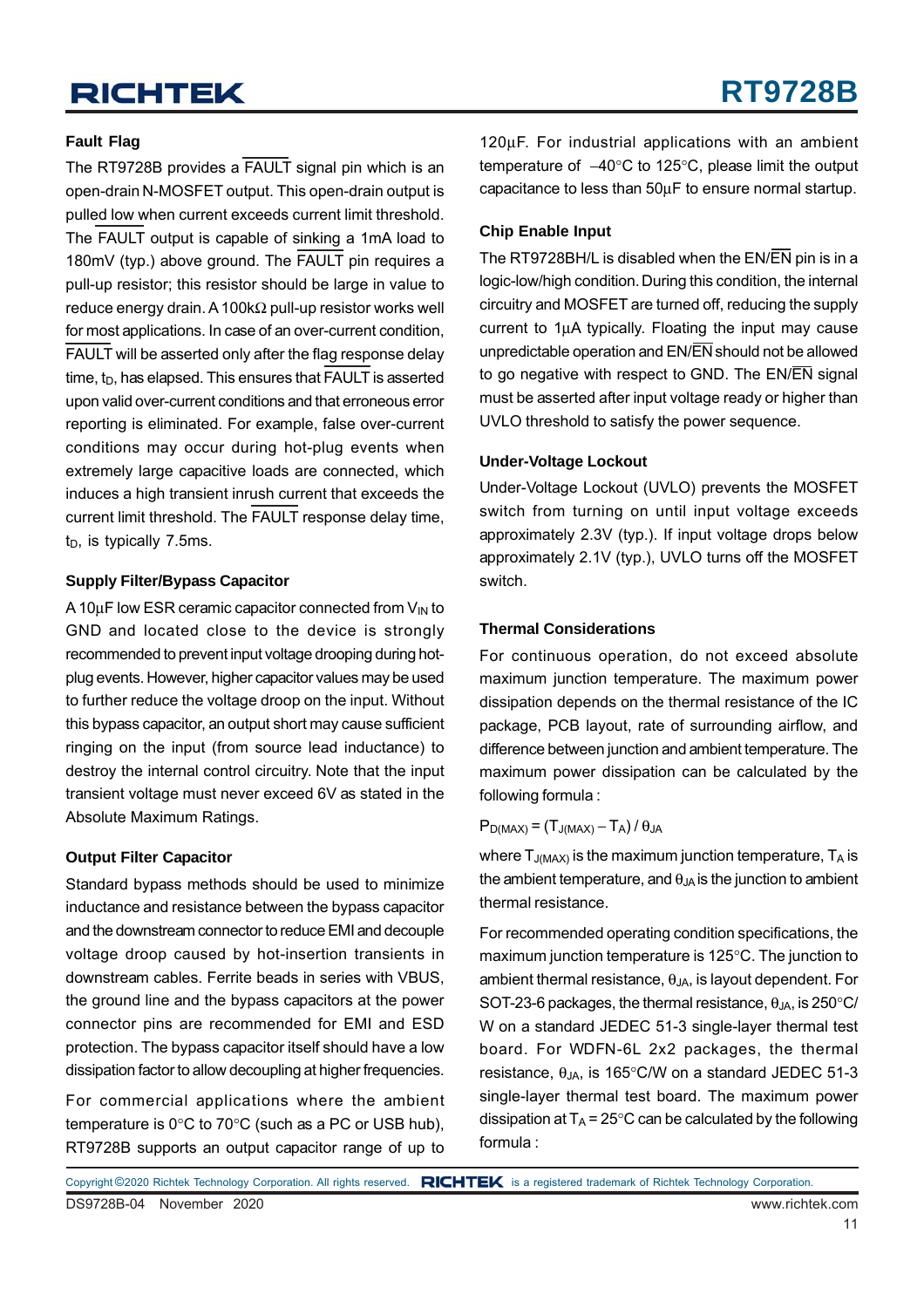

 $P_{D(MAX)}$  = (125°C − 25°C) / (250°C/W) = 0.400W for SOT-23-6 package

 $P_{D(MAX)}$  = (125°C − 25°C) / (165°C/W) = 0.606W for WDFN-6L 2x2 package

The maximum power dissipation depends on the operating ambient temperature for fixed  $T_{J(MAX)}$  and thermal resistance,  $θ_{JA}$ . The derating curves in Figure 2 allow the designer to see the effect of rising ambient temperature on the maximum power dissipation.



Figure 2. Derating Curve of Maximum Power Dissipation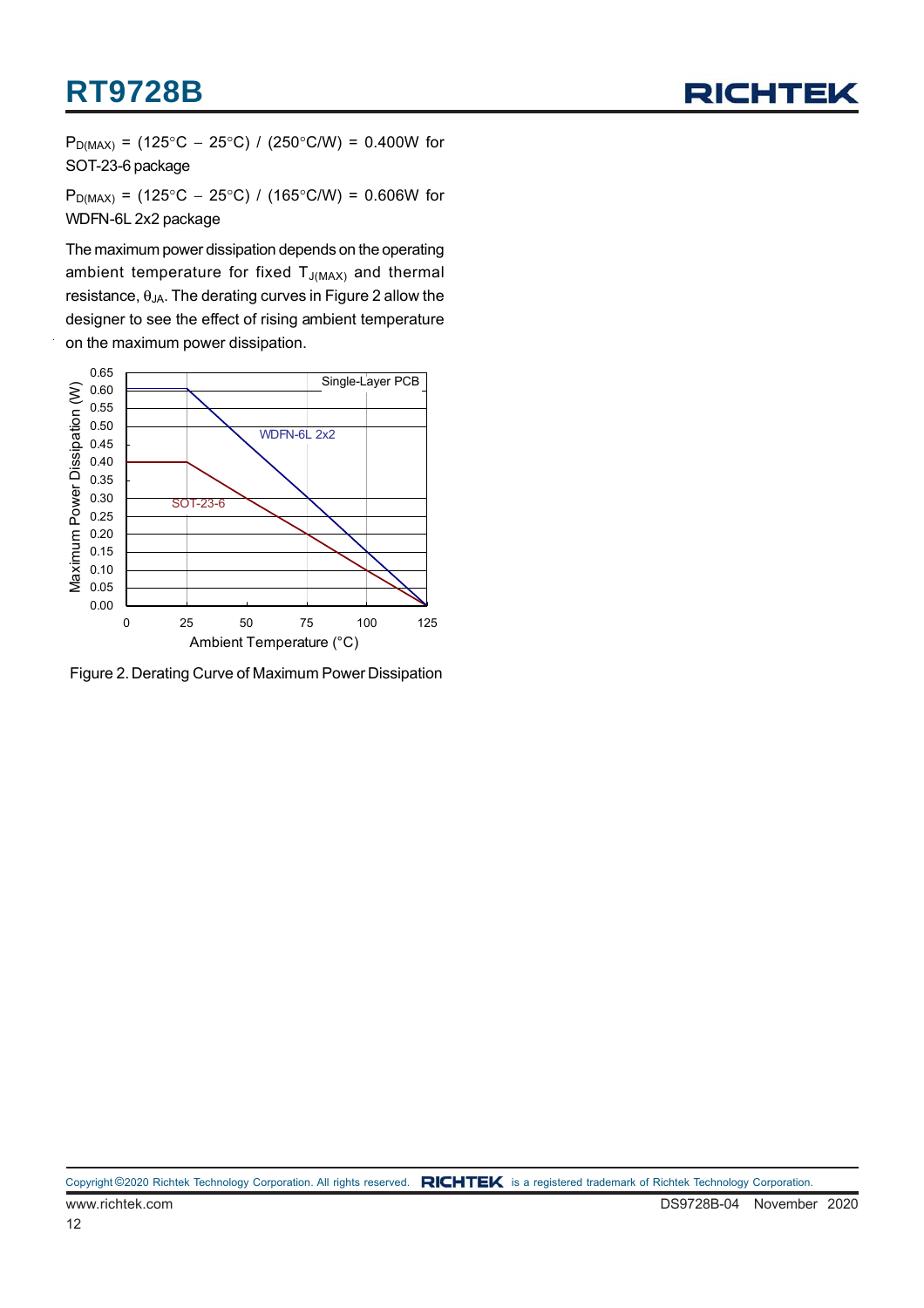

### **Outline Dimension**



|        |       | <b>Dimensions In Millimeters</b> | <b>Dimensions In Inches</b> |       |  |
|--------|-------|----------------------------------|-----------------------------|-------|--|
| Symbol | Min   | Max                              | Min                         | Max   |  |
| A      | 0.889 | 1.295                            | 0.031                       | 0.051 |  |
| A1     | 0.000 | 0.152                            | 0.000                       | 0.006 |  |
| B      | 1.397 | 1.803                            | 0.055                       | 0.071 |  |
| b      | 0.250 | 0.560                            | 0.010                       | 0.022 |  |
| C      | 2.591 | 2.997                            | 0.102                       | 0.118 |  |
| D      | 2.692 | 3.099                            | 0.106                       | 0.122 |  |
| e      | 0.838 | 1.041                            | 0.033                       | 0.041 |  |
| н      | 0.080 | 0.254                            | 0.003                       | 0.010 |  |
|        | 0.300 | 0.610                            | 0.012                       | 0.024 |  |

**SOT-23-6 Surface Mount Package**